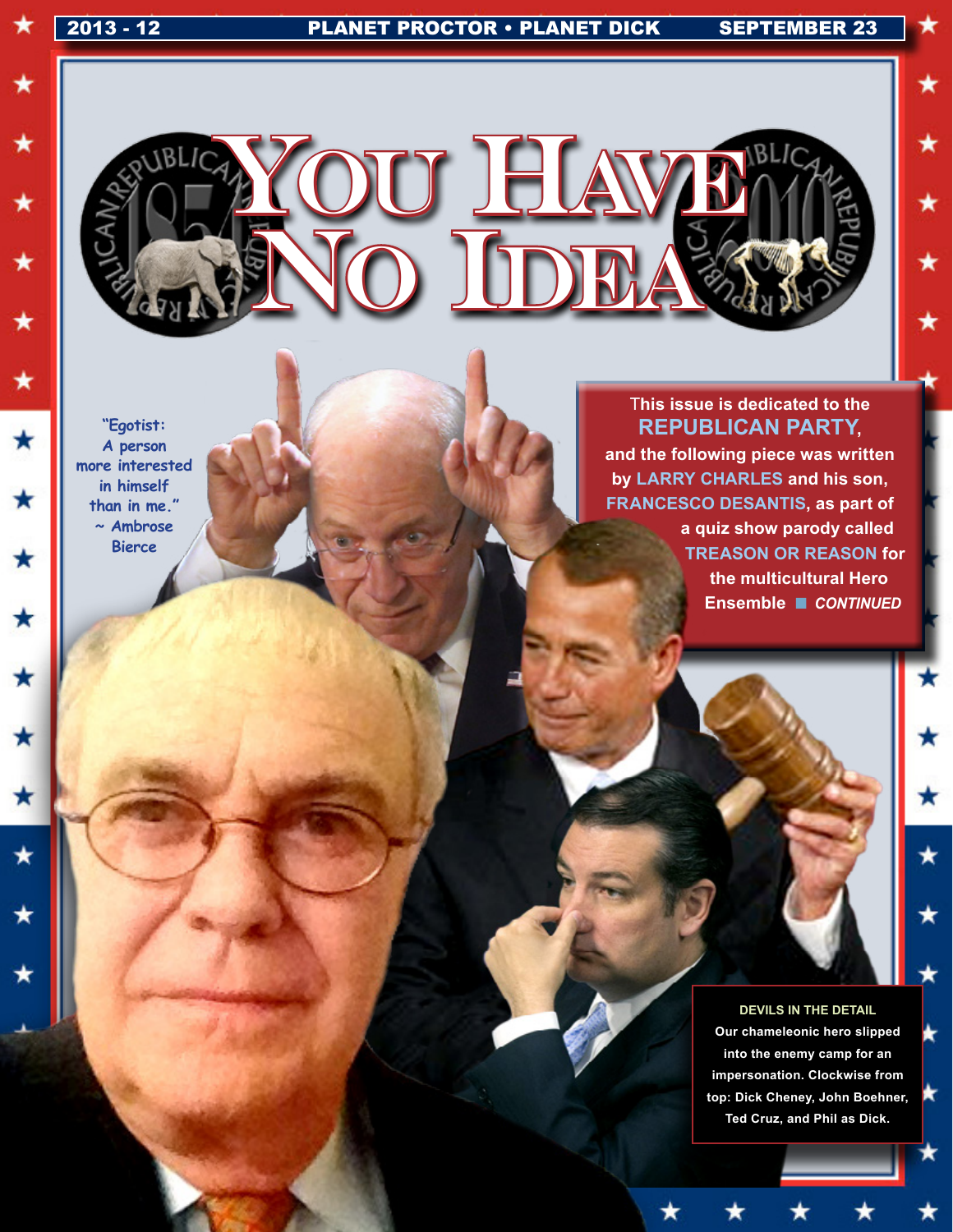fundraiser at the Mack Sennett Studios, The skit featured **Culture Clash's Ric Salinas**  as **Glenn Beck**, and the sponsor was **Haliburton**, for which I, as that **Dick, Cheney**, was the spokesperson.

*"Are you white, affluent, and would use the N-word freely if allowed? Do you believe global warming is hot, same sex marriage is gay, and Jesus is a Republican? Are you tired of hearing people crying over spilt oil? Hi, I'm Dick Cheney, and welcome to the world of Halliburton. There's chaos and upheaval in the world. Political unrest and natural disasters. Who do you turn to? Halliburton. Halliburton is there first. Perhaps it's because we caused a lot of the shit that happened in the first place. But what's the difference. We're here now. To help. Whether you want it or not. Halliburton. You have no idea..."*

"When the white missionaries came to Africa they had The Bible and we had the land. They said 'Let us pray.' We closed our eyes. When we opened them we had The Bible and they had the land." **~ Desmond Tutu**

#### UP, UP AND AWAY

A man in a hot air balloon realized he was lost. He reduced altitude and spotted a woman below. He descended a bit more and shouted, "Excuse me, can you help? I promised a friend I would meet him an hour ago, but I don't know where I am."

The woman below replied, "You are in a hot air balloon hovering approximately 30 feet above the ground. You are between 40 and 41 degrees north latitude and between 59 and 60 degrees west longitude."

"You must be an engineer," said the balloonist. "I am,"

THROUGHOUT THE 'PLANET,' CLICKING BOLD, DARK RED TYPE OPENS A RELATED INTERNET LINK.

replied the woman. "How did you know?"

> "Well," answered the balloonist, "everything you told me is technically correct, but I have no idea what to make of your information, and the fact is I am still lost. Frankly, you've not been much help so far."

> > The woman below responded, "You must be in Management."

"I am," replied the balloonist, "but how did you know?"

"Well," said the woman, "you don't know where you are or where you are going. You have risen to where you are, due to a large quantity of hot air. You made a promise which you have no idea how to keep, and you expect people beneath you to solve your problems. The fact is you are in exactly the same position you were in before we met, but now, somehow, it's my fault."

> "You right me when I'm wrong." **~ Paul McCartney**

# ARRRGGGHH

**CASTING CALL**: "We are looking for the actors who play real pirates in films and TV and who have their own pirate clothes. A real pirate, not a clownish dandy. Johnny Depp is just way too soft, way too clean. Our pirate is filthy, greasy, violent and generally out of control. The real deal; the real McCoy. Not handsome, not Disney-esque like Johnny Depp or Keith Richards. Older, grizzly, filled with piss and vinegar; his clothes show they're no stranger to battles or angry seas; not tattered, just not pristine."

(At least you don't have to bring your own boat…)

"The only reason they say 'Women and children first' is to test the strength of the lifeboats." **~ Jean Kerr**

#### PICTURE THIS

The Smiths were unable to conceive children and decided to use a surrogate father to start their family. On the day the proxy father was to arrive, Mr. Smith kissed his wife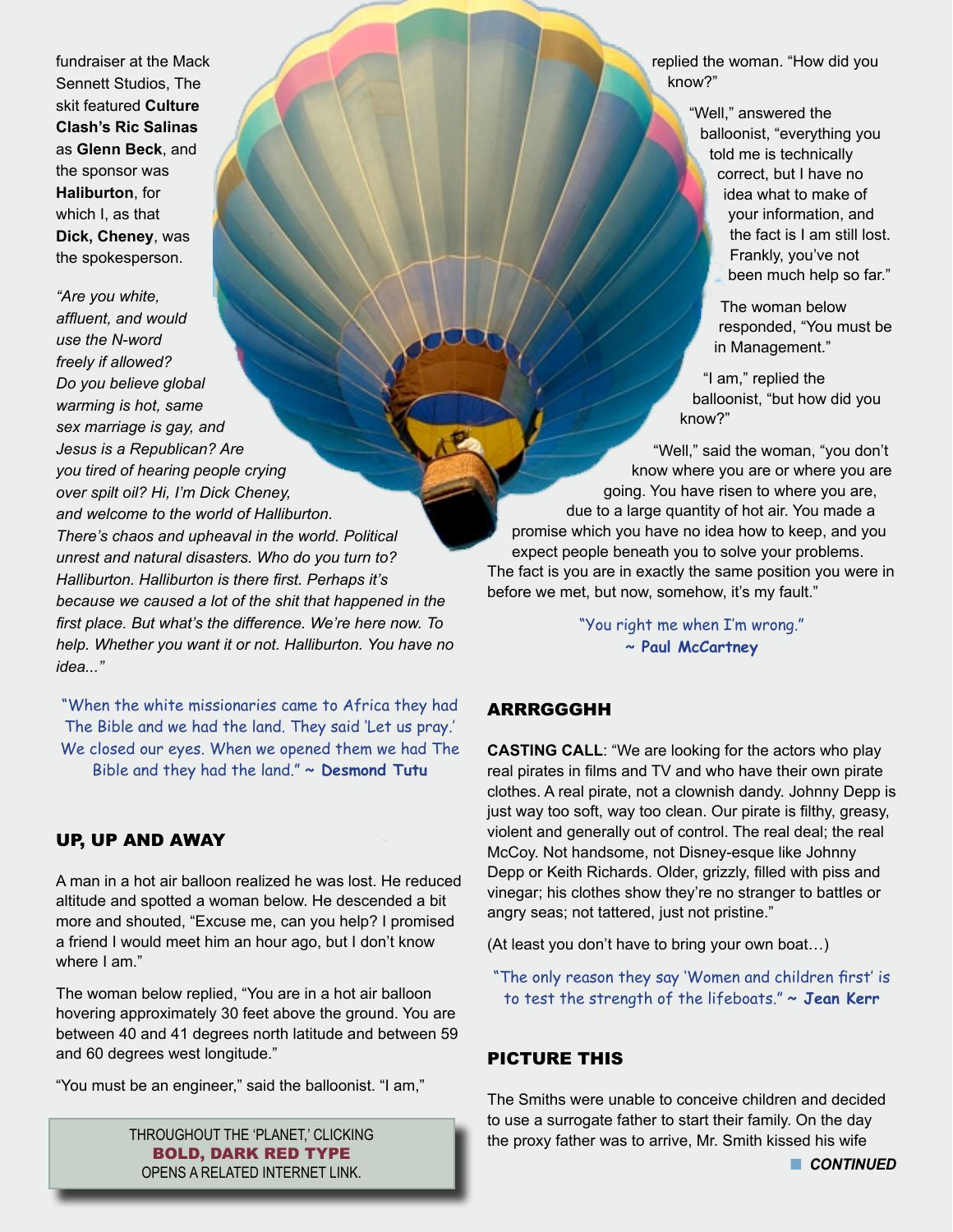goodbye and said, "Well, I'm off now. The man should be here soon." Half an hour later, just by chance, a door-todoor baby photographer happened to ring the doorbell, hoping to make a sale. "Good morning, Ma'am," he said, "I've come to..."

"Oh, no need to explain," Mrs. Smith cut in, embarrassed, "I've been expecting you."

"Have you really?" said the photographer. "Well, that's good. Did you know babies are my specialty?"

"Well, that's what my husband and I had hoped. Please come in and have a seat." After a moment she asked, blushing, "Well, where do we start?"

"Leave everything to me. I usually try two in the bathtub, one on the couch, and perhaps a couple on the bed. And sometimes the living room floor is fun. You can really spread out there."

"Bathtub, living room floor? No wonder it didn't work out for Harry and me!" she exclaimed. "Well, Ma'am, none of us can guarantee a good one every time. But if we try several different positions and I shoot from six or seven angles, I'm sure you'll be pleased with the results."

"My, that's a lot!" gasped Mrs. Smith. "Ma'am, in my line of work a man has to take his time. I'd love to be in and out in five minutes, but I'm sure you'd be disappointed with that."

"Don't I know it," said Mrs. Smith quietly. The photographer opened his briefcase and

pulled out a portfolio of his baby pictures. "This was done on the top of a bus," he said. "Oh, my God!" Mrs. Smith exclaimed, grasping at her throat. "And these twins turned out exceptionally well - when you consider their mother was so difficult to work with."

"She was difficult?" asked Mrs. Smith. "Yes, I'm afraid so. I finally had to take her to the park to get the job done right. People were crowding around four and five deep to get a good look."

"Four and five deep?" said Mrs. Smith, her eyes wide with amazement. "Yes," the photographer replied. "And for more than three hours, too. The mother was constantly squealing and yelling - I could hardly concentrate, and when darkness

approached I had to rush my shots. Finally, when the squirrels began nibbling on my equipment, I just had to pack it all in." Mrs. Smith leaned forward. "Do you mean they actually chewed on your, uh...equipment?"

"It's true, Ma'am, yes. Well, if you're ready, I'll set-up my tripod and we can get to work right away."

"Tripod?" she enquired. "Oh yes, Ma'am. I need to use a tripod to rest my Canon on. It's much too big to be held in the hand very long." Mrs. Smith fainted…

At an Irish wedding reception, the host said, "Would all the married men stand next to the one person who's made their life worth living?" The bartender was almost crushed to death. **~ Phil's Phunny Phacts**

### ANTAEUS RULES

Just announced: the LA Ovation nominations for the Antaeus Company!

**Best Season**: *You Can't Take it With You, Mrs. Warren's Profession, The Crucible*

**Lead Actor**: Bo Foxworth, *The Crucible*

**Lead Actress**: Rebecca Mozo, *Mrs. Warren's Profession*

**Featured Actor**: Tony Amendola, *Mrs. Warren's Profession*

**Lighting Design**: Jeremy Pivnick, *Mrs. Warren's Profession*

> **Scenic Design**, Tom Buderwitz, *You Can't Take it With You*

**Sound Design**: John Zalewski, *Mrs. Warren's Profession*

**Costume Design**,: A. Jeffrey Schoenberg, *Mrs. Warren's Profession*  and *You Can't Take it With You*.

We are so proud and happy, so Ovation members – vote now and often!

**n** CONTINUED

**SHE'S GOT HER MOZO WORKIN' Congratulations to all Ovation nominees, including Rebecca Mozo, left with Anne Gee Byrd, in the multi-nominated 'Mrs. Warren's Profession.'** 

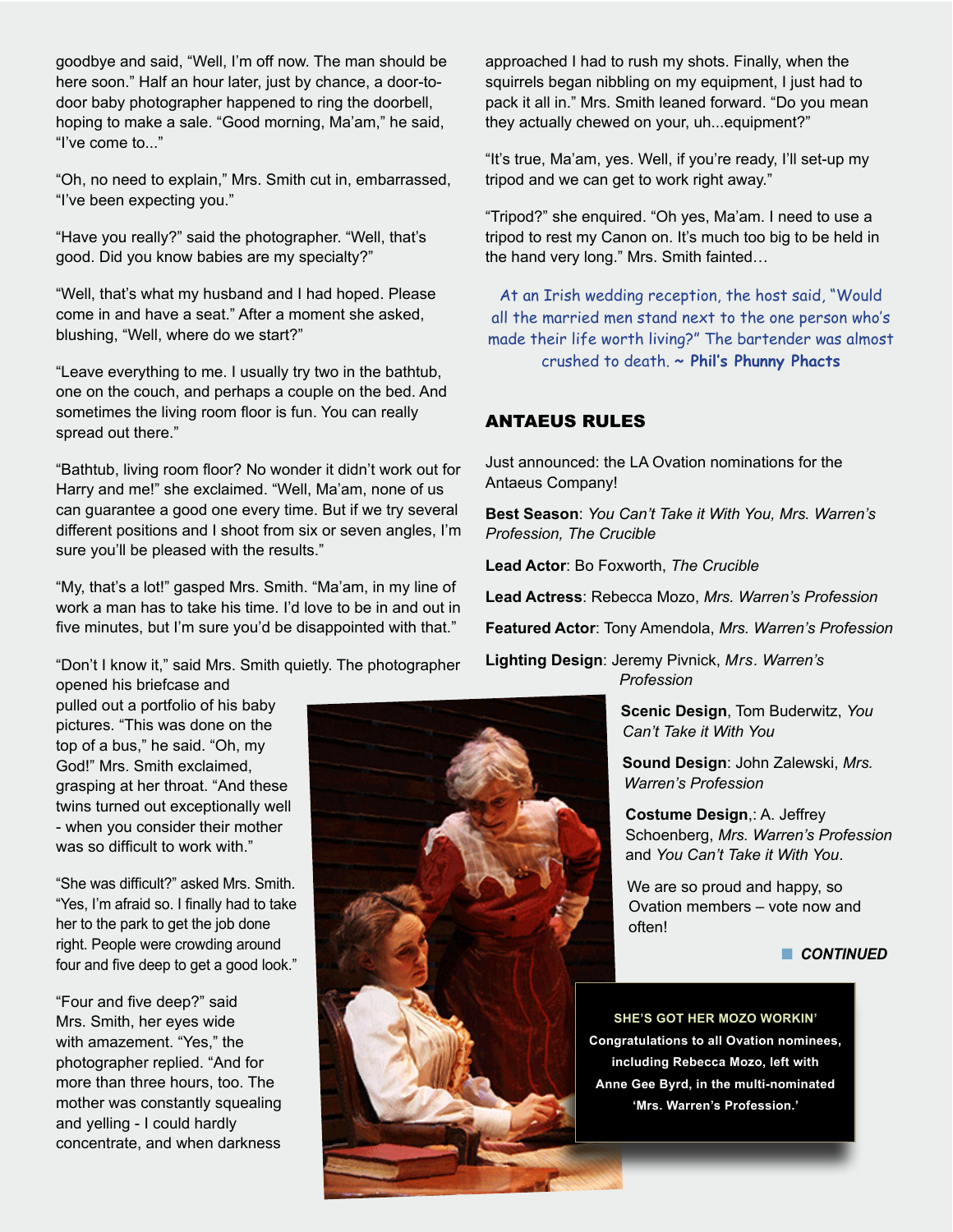"I believe in an aristocracy of the sensitive, the considerate and the plucky. Its members are to be found in all nations and classes, and all through the ages, and there is a secret understanding when they meet. They represent the true human tradition, the one permanent victory over cruelty and chaos." **~ E.M. Forster**

#### THELONIOUS MONK AND HIS ALL-RHYMED ORCHESTRA

My dear pal and former longtime host of WBAI's Lunch Pail show, **Paul Gorman**, submitted this piece to me, and as the Little Prince of the Planet, here it is:

**Trumpets**: Extraneous Junk, Erroneous Flunk



**Flugelhorn**: Lascivious **Skunk** 

**Trombone**: Insidious Bunk

**Horn, Tuba**: Amphibious Dunk

**Flute**: Pusillanimous **Shrunk** 

**Clarinet**: Acrimonious **Stunk** 

**Soprano Sax**: Felonious Punk

**Alto Sax**: Hilarious Spunk

**Tenor Sax**: Vainglorious

Hunk, Sanctimonious Drunk

**Baritone Sax**: Obsequious Funk

**Piano**: Melodius Thunk

**Bass**: Subcutaneous Gunk

**Cello**: Extraneous Plunk

**Drums**: Contemporaneous Clunk, Pancreas Schmunk

**Vocal**: Miss Ellaneous Spunk

**Critic-in-Residence**: Imperious DeBunque

Book 'em at your next prom!

"Of all the forms of inequality, injustice in health care is the most shocking and inhumane." **~ Martin Luther King, Jr.** 

#### TREES ARE PEOPLE, TOO

Boulder, Colo. local government hoped deliberate a new law that would legally define and protect plants and animals as living beings, but Mother Nature may have



spoiled their plans with Biblical rains and massive flooding.

According to the *Denver Westwood News*, the "Rights of Nature" movement had appeared in the city to lobby for environmentalist laws to require that Boulder

County recognize "the rights of all naturally occurring ecosystems and their native species populations to exist and flourish." Once they all dry out, that is…

One of the co-inventors of the cotton-candy machine was a dentist. **~ Phil's Phunny Phacts**

# GONE, BUT NOT FORGOTTEN

First off, thanks to **Stephen Eckelberry** for an incredibly produced and moving memorial at Hollywood Forever for

his dear late wife, the magical and immortal **Karen Black**. It featured her music (and her voice), sweet and funny personal and professional stories, and extraordinary readings of her poetry and plays by giants of the industry.



I am still basking in the glow of

her eternal loving nature and the memory of her soft lips as I type this. Karen, as I cry for you, I hear your laughter still and know that those who shared our lives with you will never forget you, nor will you ever forget us. See you later.

"Compassion, in which all ethics must take root, can only attain its full breadth and depth if it embraces all living creatures and does not limit itself to mankind." **- Albert Schweitzer**